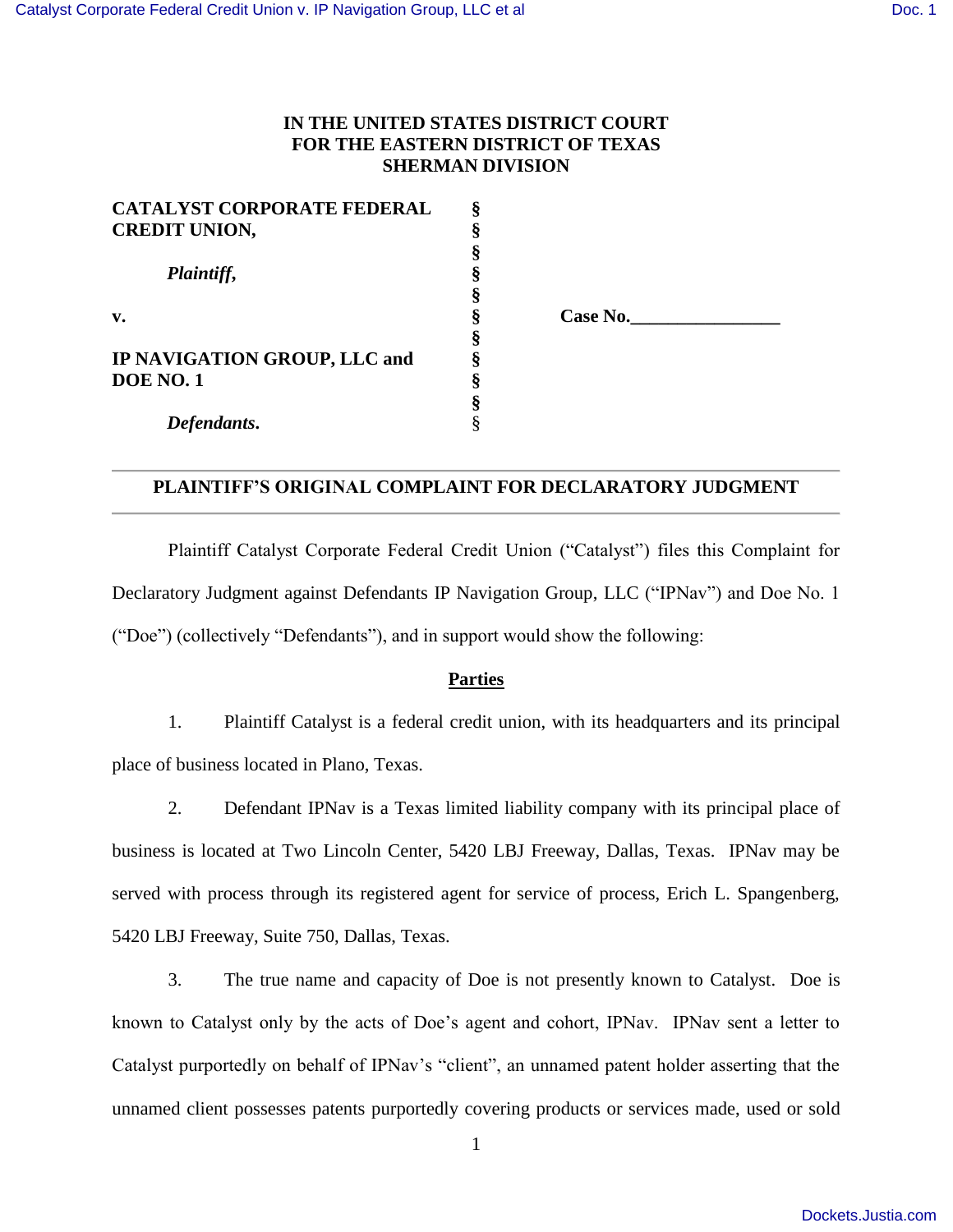by Catalyst. A true and correct copy of this letter is attached hereto as Exhibit A. Discovery from IPNav will reveal the true identity of Doe, and Catalyst intends to seek the Court's aid in obtaining such necessary and appropriate discovery as soon as permitted.

#### **Jurisdiction and Venue**

4. This is a civil action for declaratory judgment of non-infringement under the Federal Declaratory Judgment Act, 28 U.S.C. §§ 2201 and 2202.

5. This Court has subject matter jurisdiction under 28 U.S.C. §§ 2201 *et seq.*; 28 U.S.C. §§ 1331 and 1338(a), and under the patent laws of the United States, 35 U.S.C. §§ 1 *et seq*.

6. This Court has jurisdiction over IPNav because: (i) IPNav purposefully directed acts at a resident in this district giving rise to the Complaint; (ii) IPNav regularly and actively conducts business in this judicial district and has previously sued others in this judicial district for patent infringement; and (iii) upon information and belief it appears that IPNav maintains an office located in this judicial district.

7. This Court also has personal jurisdiction over Doe. On information and belief, Doe, acting by and through its agent, IPNav, purposefully directed acts at a resident of this district giving rise to this Complaint, and Doe's agent has regularly and actively conducted business in this judicial district.

8. Venue in this District is proper under 28 U.S.C. § 1391(b), 28 U.S.C. § 1391 (c), and/or 28 U.S.C. § 1400(a) because: (i) a substantial portion of the events giving rise to this action occurred in this judicial district; (ii) Defendants are each subject to personal jurisdiction in this District; and (iii) Defendants, acting individually and in concert with one another, purposefully directed acts at a resident in this district giving rise to this Complaint.

2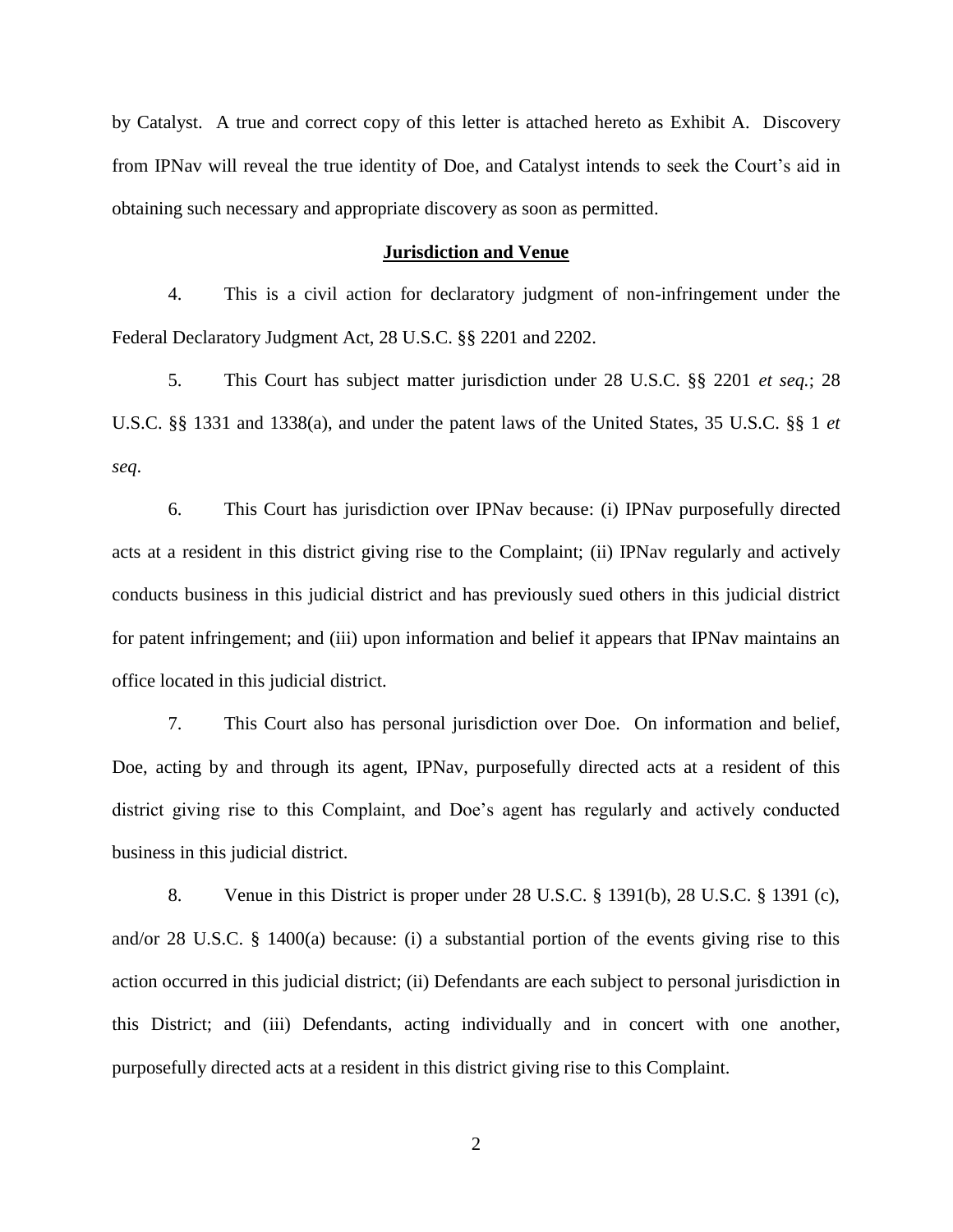#### **Factual Background**

9. Catalyst is a federal credit union. The members of Catalyst are other credit unions and credit union service organizations ("CUSOs"). Catalyst presently has 1,432 members, consisting of 1,391 credit unions and 41 CUSOs. There are no individual natural persons who are members of Catalyst. Catalyst provides its member credit unions and CUSOs with a wide range of financial services including, but not limited to: (i) payment services (*e.g.* wire transfers); (ii) correspondent services (*e.g.* check processing and check collection); (iii) settlement accounts; (iv) loan and credit services; (v) off-balance sheet investment services; and (vi) access to excess balance account at the Dallas Federal Reserve Bank.

10. IPNav touts itself as being "a leading global intellectual property advisory firm" and boasts on its web site that its "expertise is monetizing patents." IPNav further states that "we focus on turning intangible assets into tangible profits with our unparalleled monetization solutions." IPNav claims that it employs an aggressive approach to monetizing patents, which has resulted in the filing and litigating of a large number of patent infringement lawsuits.

11. On or about March 27, 2012, IPNav sent Catalyst a letter titled "Proposal to Negotiate Patent License (*See* Exhibit A). Accompanying the letter was a one page "Confidentiality and Forebearance Agreement" ("Agreement"). The letter states that IPNav had been "engaged" by Doe who purports to own "valuable patents in the field of financial document processing." IPNav further stated that "an analysis of your products shows that your company makes, uses, or sells products or services that would benefit from a license to [Doe's] patents." While refusing to identify Doe or the specific patents that IPNav and Doe intend to assert against Catalyst, IPNav demanded Catalyst sign the Agreement as a predicate to IPNav identifying "specific patents and provid[ing] information outlining the basis for the infringement claims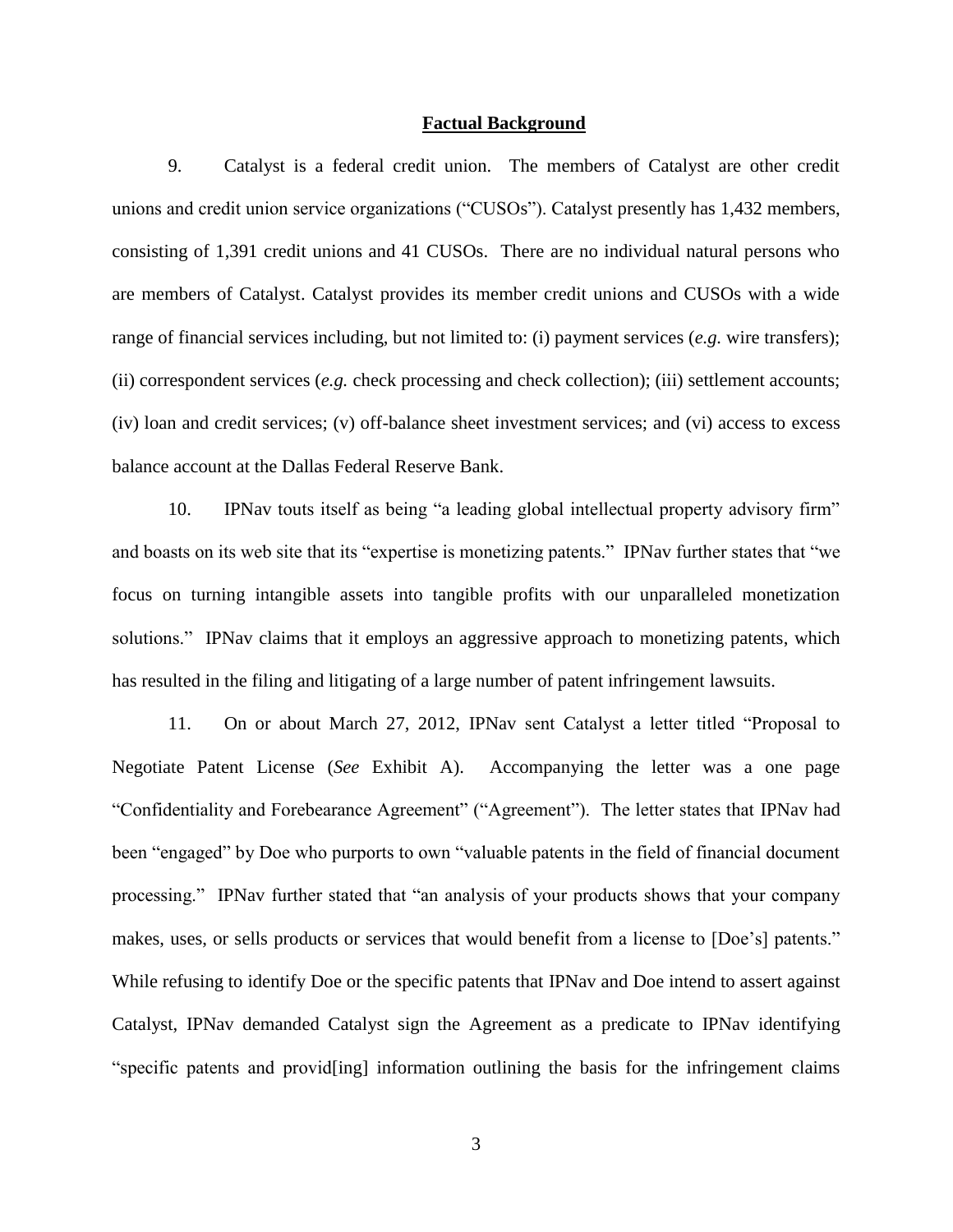against your products or services." The use of such language and tactics in its demand letter makes it clear that IPNav and Doe have already determined that they not only believe Catalyst is infringing the asserted patents, but also that IPNav and Doe are prepared to sue if Catalyst does not agree to their terms.

12. The Agreement provides that each party would maintain in strict confidence any nonpublic information provided by the other party, and that any such information could be used only for "the limited purpose of evaluating whether to enter into potential patent licensing arrangements." Moreover, even if the parties would fail to reach an agreement, Catalyst would be required to maintain confidentiality of information it received from IPNav and/or Doe (which such information presumably would include Doe's true identity) for a period of three years. In addition, the Agreement contained the following provision:

> Each Party agrees that neither the request to engage in licensing discussions, nor the existence of licensing discussions under this Agreement, nor information disclosed during the course of those discussions under this Agreement shall form the basis for instituting legal proceedings against the other Party. Without limiting the preceding sentence, Company [*i.e.*, Catalyst] agrees that it will not bring an action for Declaratory Judgment against IPNav during the term of this Agreement.

Nothing in the Agreement, however, would prevent IPNav, or Doe from filing a patent infringement suit against Catalyst at any time. Finally, the letter demanded that Catalyst respond, and agree to waive its legal rights, within fourteen days of the date of the letter, a time period that IPNav agreed to extend for an additional ten days.

13. IPNav asserts that financial document processing systems and/or services infringe Doe's patents. The letter demonstrates that, unless Catalyst entered into the Agreement, and later a licensing agreement, IPNav and/or Doe will take legal action against Catalyst, *i.e.,* in the form of a patent infringement lawsuit. By virtue of these allegations, as well as IPNav's own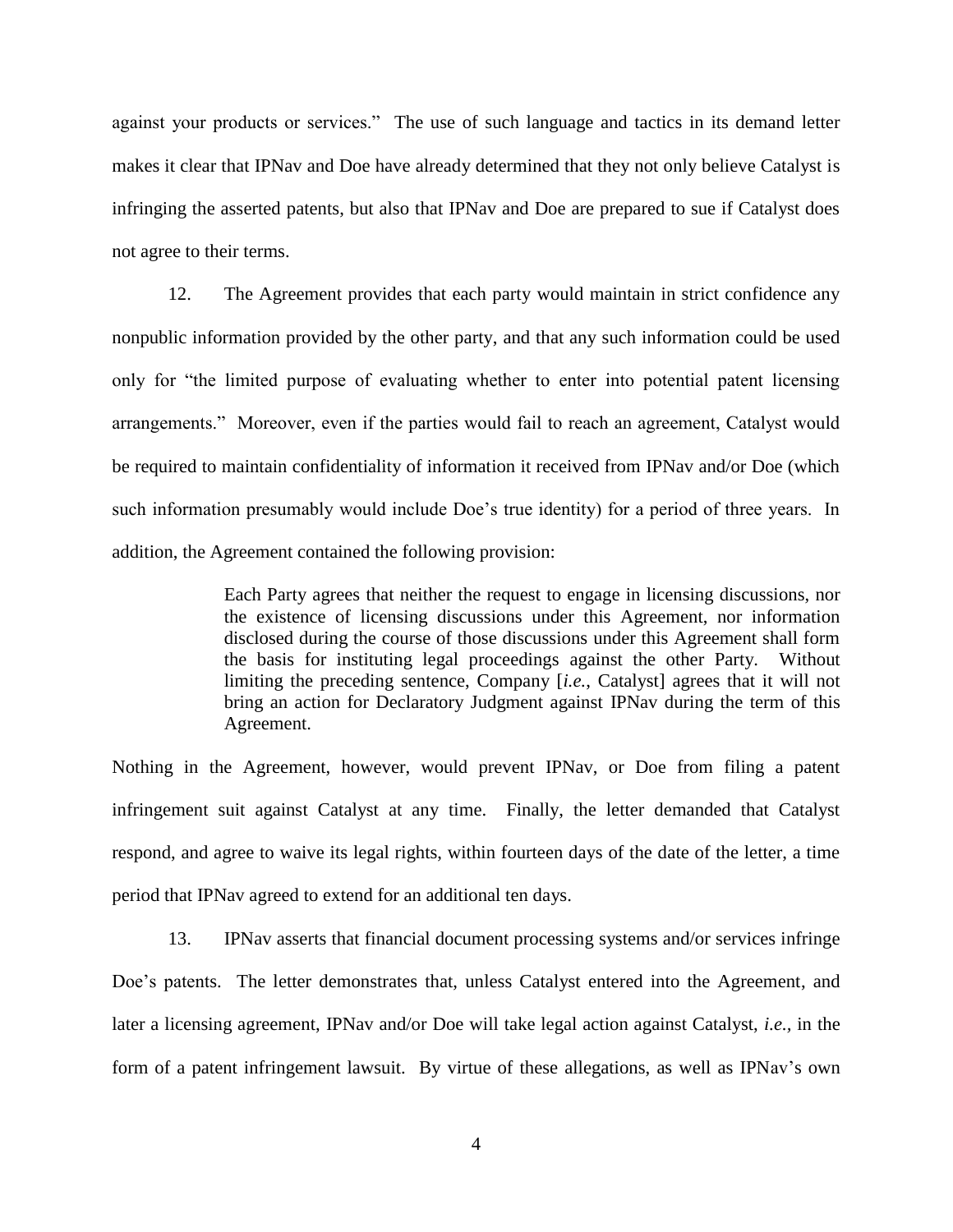well documented history of using litigation to "monetize" intellectual property in this judicial district and others, Catalyst has a reasonable apprehension that IPNav and/or Doe will file suit against Catalyst. Indeed, these facts, under all the circumstances, show that there is a substantial controversy, between parties having adverse legal interests, of sufficient immediacy and reality to warrant the issuance of a declaratory judgment.

14. Catalyst uses systems and methods for processing financial documents that result in the processing of millions of financial transactions every day. Catalyst is closely regulated and is regularly examined by the National Credit Union Association to ensure that its practices and procedures comply with all applicable laws and regulations. Catalyst is not aware, and has no reason to believe, that any of its financial document processing procedures or associated products or services infringe any valid claims of any enforceable patents. Catalyst expressly states that it is entitled to make, use, sell or offer to sell its financial document processing products and services without interference from IPNav and/or Doe.

15. As a direct result of the allegations, threats, conduct, and actions of IPNav and Doe, the Defendants have created an actual justiciable case and controversy between themselves and Catalyst concerning whether Catalyst is infringing any valid and enforceable claim of the asserted patents. Catalyst has been placed in the untenable position of being forced to choose between waiving its legal rights pursuant to the terms of the Agreement or subjecting itself to an ongoing threat of litigation and unspecified allegations of infringement directed at the core of Catalyst's business. Catalyst refuses to make such a choice and, instead, asks this Court to declare Catalyst's legal rights now in its home court.

5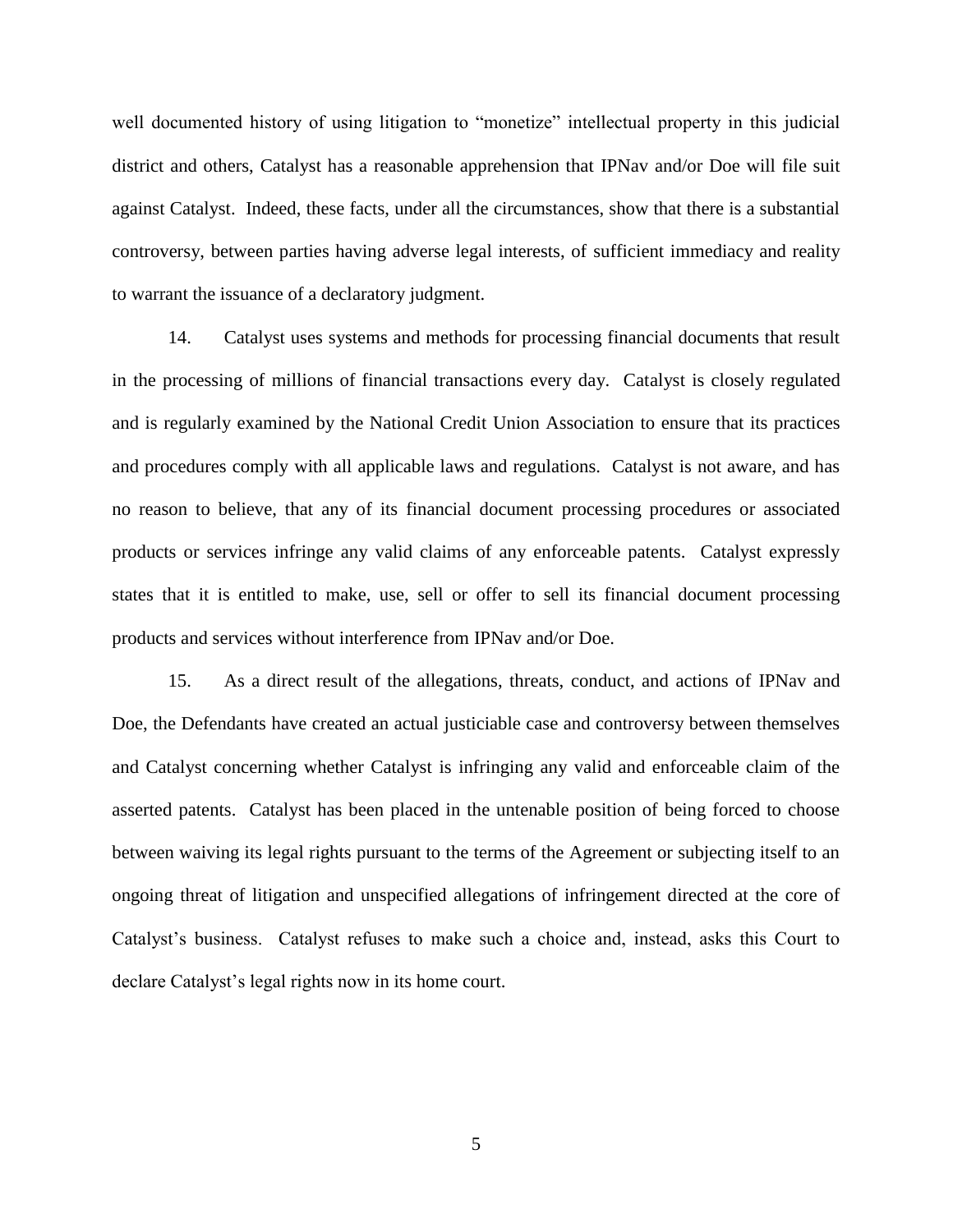#### **Cause of Action**

#### **Declaratory Judgment**

16. Catalyst realleges and incorporates herein the allegations contained in paragraphs 1 through 15.

17. Catalyst is not aware, and has no reason to believe, that any of its financial document processing procedures, products or services infringe any valid claim of the asserted patents.

18. IPNav and Doe have engaged in a course of conduct that demonstrates a preparedness and willingness to enforce their alleged patent rights and file suit against Catalyst. By reason of this course of conduct Catalyst is being forced to choose between abandoning its rights or risk being sued for patent infringement. Under all the circumstances, a substantial controversy exists, between parties having adverse legal interests, of sufficient immediacy and reality to warrant the issuance of a declaratory judgment.

**WHEREFORE**, Catalyst respectfully prays that the Court enter judgment in its favor and award the following relief against IPNav and Doe:

- A. Declare that Catalyst has not infringed and is not infringing, directly or indirectly, any valid claims of the asserted patents;
- B. Permanently enjoin IPNav and Doe and their officers, directors, agents, servants, employees and attorneys, and any and all persons acting in concert with any of them, from asserting, stating, implying or suggesting that Catalyst and/or any of its respective officers, directors, agents, servants, employees, subsidiaries, affiliates, members or customers infringe any valid claim of the asserted patents;
- C. Find this case to be an exceptional case under 35 U.S.C. § 285;